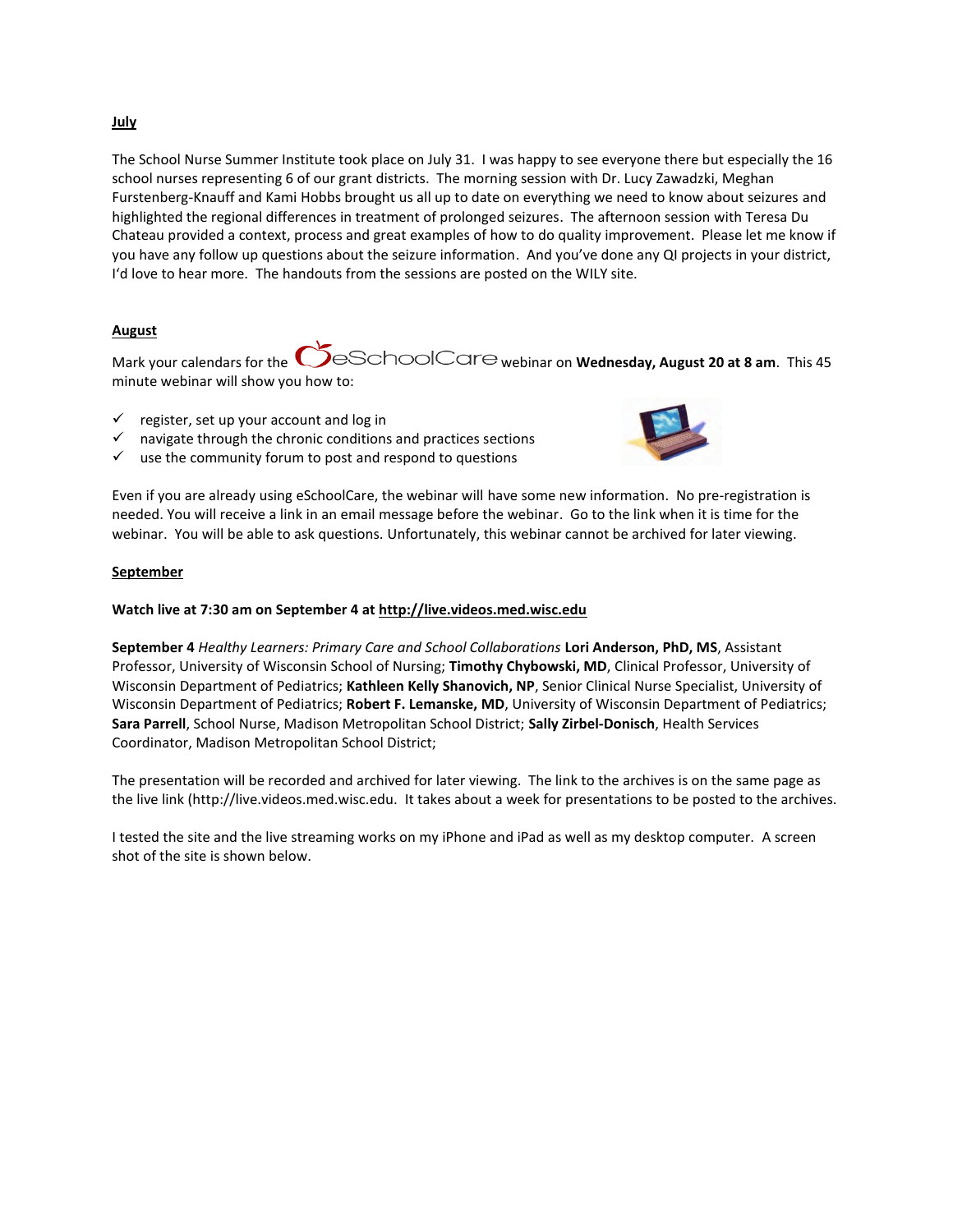| <b>File</b> | Edit View Favorites Tools Help                            |                                         |                  | $Q - C \times$<br><b>N.</b> Wisconsin Depart<br>G WIN 6 Stud 8 Emer (W Scho 4 WISH 6 WISH i SBS 6 YRBS @ NASS 8 NEM @ Medi & FRED b Sugg + @ Web  + | <b>W</b> Directory: : Univers                                  | Video Library Li X<br>í n ì                                          |
|-------------|-----------------------------------------------------------|-----------------------------------------|------------------|-----------------------------------------------------------------------------------------------------------------------------------------------------|----------------------------------------------------------------|----------------------------------------------------------------------|
|             | <b>Live Events</b><br>There are currently no live events. | <b>Archives: Archive of Live Events</b> |                  | Video Library<br>UNIVERSITY OF WISCONSIN SCHOOL OF MEDICINE AND PUBLIC HEALTH<br>Make sure your browser plays the live stream: Test my browser      |                                                                |                                                                      |
|             | <b>Upcoming Live Events</b>                               |                                         |                  |                                                                                                                                                     |                                                                |                                                                      |
|             | Date                                                      | <b>Time (Central)</b>                   | Room             | Title                                                                                                                                               | <b>Speakers</b>                                                | Event                                                                |
|             |                                                           |                                         |                  |                                                                                                                                                     |                                                                |                                                                      |
|             | 08/07/2014                                                | 11:55 AM                                | 1345 HSLC        | <b>Bright Horizon Presentation</b>                                                                                                                  | <b>Jessica Hoylo</b>                                           |                                                                      |
|             | 08/14/2014                                                | 07:25 AM                                | <b>1345 HSLC</b> | Quality Improvement in Screening<br>Programs: A Tribute to Dr. Lewis A.<br><b>Barness</b>                                                           | Michael Farrell, MD.<br>Philip Farrell, MD,<br>Ph <sub>D</sub> | Department of<br><b>Pediatrics Grand</b><br>Rounds                   |
|             | 08/21/2014                                                | 07:25 AM                                | 1345 HSLC        | <b>TBD</b>                                                                                                                                          | Gary Walco, PhD                                                | <b>Department of</b><br><b>Pediatrics Grand</b><br><b>Rounds</b>     |
|             | 08/28/2014                                                | 07:25 AM                                | <b>1345 HSLC</b> | Should We Abandon Screening in DDH?                                                                                                                 | Lee Segal, MD                                                  | Department of<br>Pediatrics Grand<br>Rounds                          |
|             | 09/15/2014                                                | 12:00 PM                                | <b>1325 HSLC</b> | Simulation-Based Sensitivity Analysis to<br><b>Assess Confounding Bias</b>                                                                          | Leonelo Bautista,<br>MD, MPH, DrPH                             | <b>Population Health</b><br><b>Sciences Seminar</b><br><b>Series</b> |
|             | 10/20/2014                                                | 12:00 PM                                | <b>1325 HSLC</b> | The Fragility of the Future and the Tug of<br>the Past: Longevity in Latin America and the<br>Caribbean                                             | Alberto Palloni, PhD                                           | <b>Population Health</b><br><b>Sciences Seminar</b><br><b>Series</b> |

# **October**

Mark your calendars for the Obesity: What We Know and What We Are Doing webinar scheduled for **Wednesday, October 8 at 3 pm**. The webinar will feature Dr. David Allen talking about the latest trends and research on childhood obesity and Dr. Aaron Carrel talking about his work with schools in Wisconsin. This webinar will be archived for later viewing. More information to come.



## **Please let me know if there are things you would like to see addressed in the webinar.**

#### **November**

An all day workshop **Asthma, More Asthma, and Health Insurance** focused on the 3 priorities of the WILY project will be held Thursday, November 6 from 10 am  $-$  4 pm. The morning will be focused on Asthma Treatment



Strategies, Asthma Action Plans, and the most recent asthma research findings. Kathleen Shanovich, MS, RN, pediatric nurse practitioner in the Pediatric Allergy and Asthma Clinic is the presenter. The afternoon program will cover making sure that eligible students are enrolled in health insurance programs and will provide hands on practice. Your school district will need to become a "certified express enrollment site. I will provide directions and support to make this happen before the workshop.

There is no charge for this workshop. Reimbursement for mileage is available for school nurses from grant districts. Lunch will be provided to all. More details and registration information to come.

#### **December**

Presentation to CESA 5 school nurses at the CESA 5 office (626 E Slifer St, Portage, WI 53901) on **Wednesday, December 10** in the afternoon. The session will focus on ADHD including current trends in diagnosis and treatment including specific medications, need for collaborative approach to ADHD management working with community are providers and a model for case management by school nurses. If you are located close to Portage and would like to attend, please let me know. There is no cost for this workshop.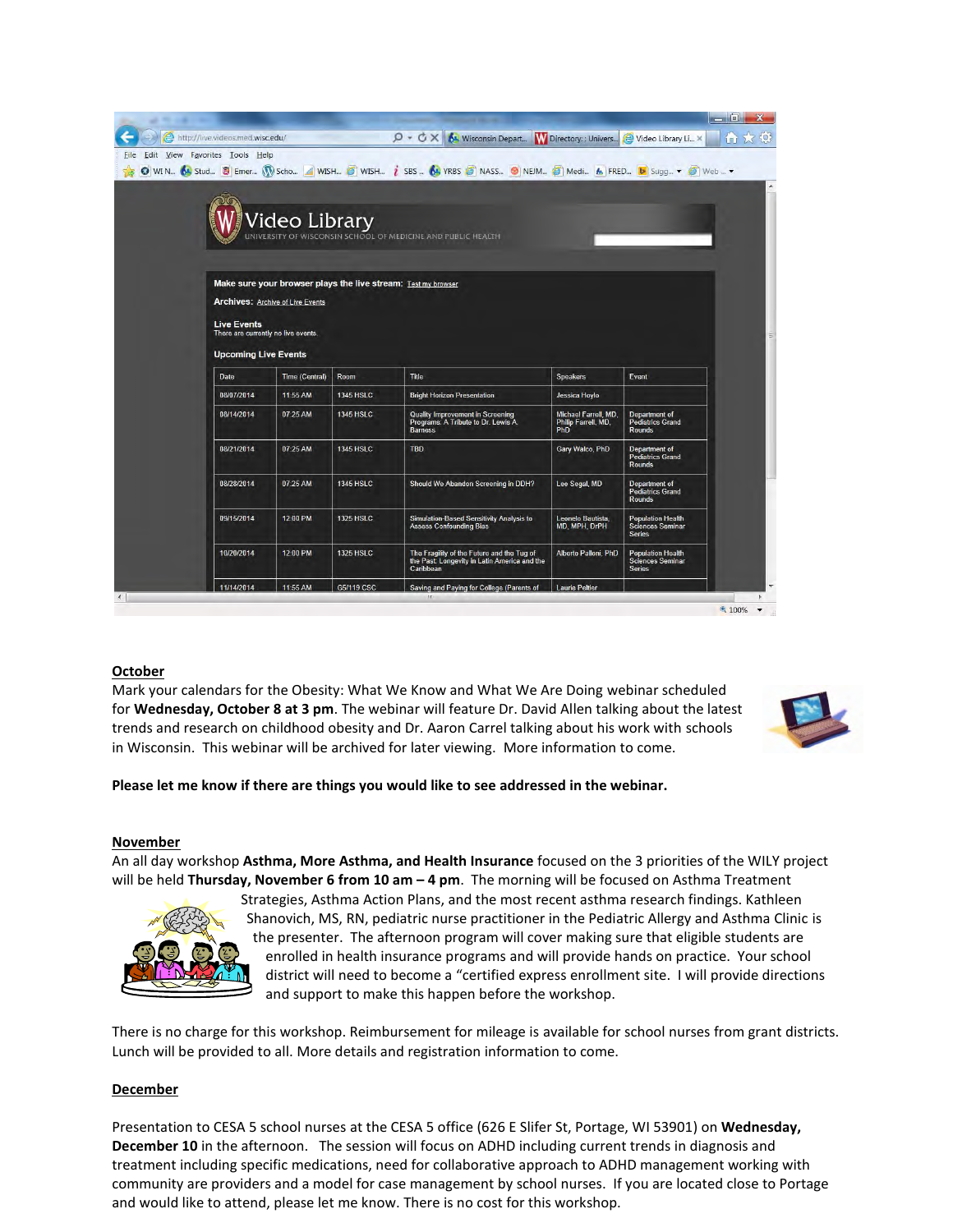I'd like to encourage you to use this email group as a place to ask questions and have discussion about the issues that are on your mind related to students with chronic illness.

[http://echo4.bluehornet.com/hostedemail/email.htm?CID=27507545437&ch=C5F4F9729292F](http://echo4.bluehornet.com/hostedemail/email.htm?CID=27507545437&ch=C5F4F9729292F3659F03ADE059E0D0A2&h=5d0e2c5f99e0351d3fbc35bf76480e8f&ei=7BfdX_1mN) [3659F03ADE059E0D0A2&h=5d0e2c5f99e0351d3fbc35bf76480e8f&ei=7BfdX\\_1mN](http://echo4.bluehornet.com/hostedemail/email.htm?CID=27507545437&ch=C5F4F9729292F3659F03ADE059E0D0A2&h=5d0e2c5f99e0351d3fbc35bf76480e8f&ei=7BfdX_1mN) Integrated Pest Management in Schools Newsletter

# *Bodies, Boundaries, and Sexuality: Proactive Strategies for Addressing Sexuality Issues in Students with Intellectual Disabilities*

This 4/6 hour training is designed to help teachers/staff become more comfortable and confident teaching sexuality education to students with intellectual/developmental (I/DD) disabilities. Best practice research for teaching sexuality will be shared along with resources and ideas for teaching.

# **Learning Objectives:**

- Compare and contrast sexual learning in the general population with unique patterns of learning among individuals with cognitive intellectual and physical disabilities
- Identify best practice strategies for teaching sexuality education when students have I/DD (how do you teach?).
- Describe key foundational concepts that support healthy sexuality (what do you teach?)

# **To Register:**

September 11, 2014 Green Bay [https://www.regonline.com/GreenBay\\_BodiesandBoundaries](https://www.regonline.com/GreenBay_BodiesandBoundaries)

September 23, 2014 Madison [https://www.regonline.com/Madison\\_BodiesandBoundaries](https://www.regonline.com/Madison_BodiesandBoundaries)

# **Transition from pediatric to adult medicine may be hard for young people with chronic diseases.**

On the front of its Personal Journal section, the [Wall Street Journal](http://mailview.bulletinhealthcare.com/mailview.aspx?m=2014081201ama&r=5580606-543b&l=001-1b5&t=c) (8/12, D1, Landro, Subscription Publication) reports in "The Informed Patient" that young adults who grew up with diabetes, heart disease, cancer, HIV, cerebral palsy, and cystic fibrosis, to name but a few conditions, may have a difficult time finding a physician to manage the transition from pediatric to adult treatment. A report issued three years ago by the American Academy of Pediatrics pointed out the need for physicians trained to handle the transition from pediatric to adult care in young people with chronic diseases

## **<http://online.wsj.com/articles/the-challenges-after-surviving-a-childhood-disease-1407797952>**

 One of the resources noted in the article included a toolkit for young diabetics making the transition - found at the Endocrine Society - if interested, this toolkit can be found at[: http://www.endocrine.org/education-and-practice](http://www.endocrine.org/education-and-practice-management/practice-management-resources/clinical-practice-resources/transition-of-care)[management/practice-management-resources/clinical-practice-resources/transition-of-care](http://www.endocrine.org/education-and-practice-management/practice-management-resources/clinical-practice-resources/transition-of-care)

Thanks, Kristin and Claire. I saw an article about these tools a couple weeks ago and just wanted to note that they have (or will have) toolkits specific to 6 different conditions, not just diabetes. Right now only